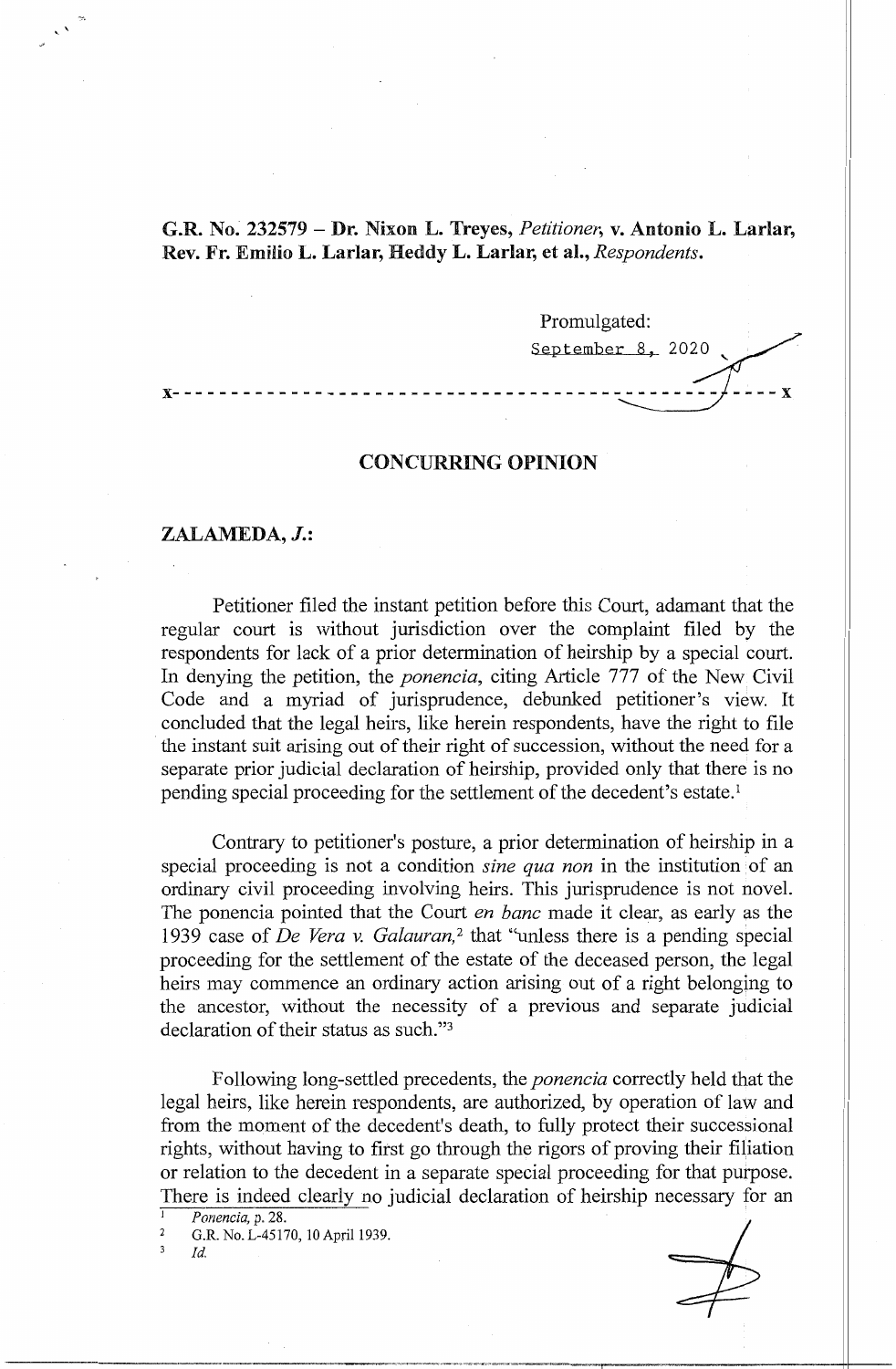heir to assert his or her right to the property of the deceased, as what the Court emphasized in the fairly recent case of *Capablanca* v. *Heirs of Bas (Capablanca).* <sup>4</sup>The putative or alleged heirs are to be considered real parties-in-interest to file the ordinary civil actions for cancellation of a deed or instrument and reconveyance of property, despite lack of a previous judicial declaration of heirship in an appropriate civil proceeding, for as long as they can show preponderant proof of their relationship or filiation to the deceased, This is because they are merely asserting their successional rights on the property, which are transmitted to them from the moment of death of the decedent, in accordance with Article 777 of the New Civil Code.

Although said rule may have endured the test of time, the same is still not firmly cast in stone. Indeed, this rule has not been immune to attack. There have been a number of cases where the ordinary civil actions filed by the putative heirs were ultimately dismissed for lack of a prior declaration of heirship in a special proceeding. These conflicting rulings of the Court on this issue became the anchor of petitioner's steadfast stance for the dismissal of the complaint below. As the confusion brought to fore is capable of repetition if left unresolved, the *ponente* is thus right to use this opportunity to rid the jurisprudence of such obscurity, once and for all.

It is an equally long-standing rule that the determination of who the legal heirs of the deceased are must be made in the proper special proceedings in court, and not in an ordinary suit for recovery of ownership and possession of property.<sup>5</sup> And it is for good reasons. As elucidated by the Court in *Intestate Estate of Wolfson v. Testate Estate of Wolfson<sup>6</sup>:* 

Paraphrasing the jurisprudence on this score, the salutary purpose of the rule is to prevent confusion and delay. It is not inserted in the law for the benefit of the parties litigant but in the public interest for the better administration of justice, for which reason the parties have no control over it. Consequently, every challenge to the validity of the will, any objection to its authentication, every demand or claim by any heir, legatee or party in interest in intestate or testate succession **must be acted upon and decided within the same special proceedings, not in a separate action, and the same judge having jurisdiction in the administration of the estate should take cognizance of the question raised,** for he will be called upon to distribute or adjudicate the property to the interested parties.WE stressed that the main function of a probate court is to settle and liquidate the estates of the deceased either summarily or through the process of administration; and towards this end the probate court has to determine who the heirs are and their respective shares in the net assets of the estate. Section 1 of Rule 73, speaking as it does of "settlement of the estates of the deceased," applies equally to both testate and intestate proceedings. And the conversion of an intestate proceedings into a testate one is "entirely a matter of form and lies within the sound discretion of the court. (Emphasis supplied.)

G.R. No. 224144, 28 June 2017.

4 *5*  6

*Heirs ofGabatan v. Hon. Court a/Appeals, et al.,* G.R. No. 150206, 13 March 2009.

G.R. No. L-28054, 15 June 1972.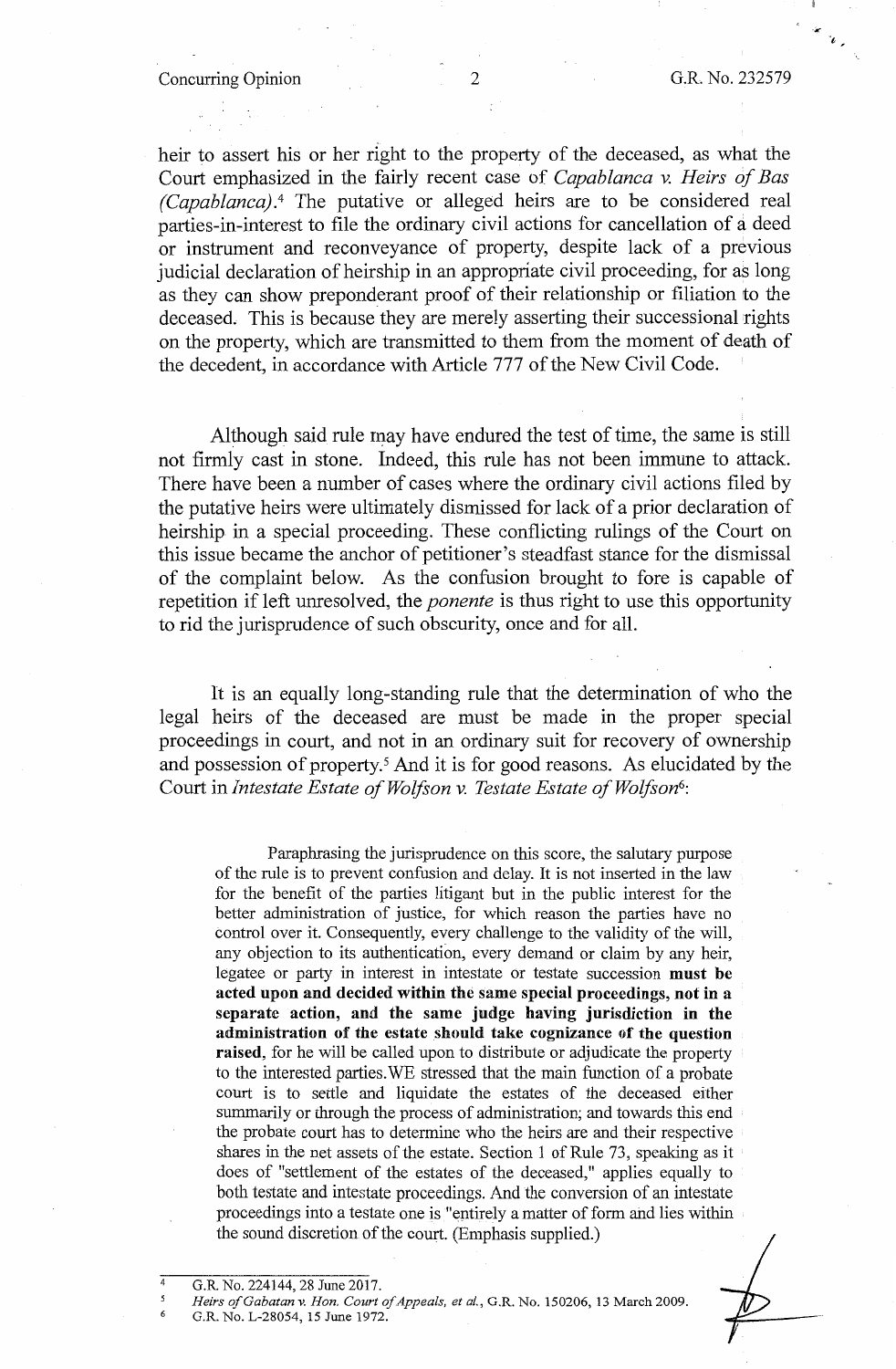The rationale for the doctrine that the declaration of heirship must be made in a special proceeding, and not in an independent civil action,<sup>7</sup> cannot be disregarded. A prior special proceeding must, in some cases, be instituted for the declaration of heir precisely because it seeks to **establish the parties' right or status as an heir.** This cannot be done in an ordinary civil action considering that it serves a different purpose, *i.e.*, the **enforcement** or **protection of rights.** 

While the rights of succession are transmitted from the moment of death of the decedent, there must still be some factual determination as to who the actual heirs of the decedent are, and their particular shares as provided by law. This orderly procedure should be followed to determine all the heirs of the decedent before the latter's properties may be rightfully distributed. Disregarding this orderly procedure may create confusion and disorder as this allows any heir to institute separate ordinary civil actions in different courts, which may eventually lead to inconsistent findings regarding the rights of the heirs. Indeed, while the rights of the heirs are transmitted from the moment of death of the decedent, pursuant to the provision .of the Civil Code, the said transmission is still subject to the claims of administration and the inherited properties may still be subjected to the payment of debts, expenses, and obligations incurred by the decedent or the estate.<sup>9</sup>

Indeed, even if the right to assert a cause of action by an alleged heir, although he has not been judicially declared to be so, has been acknowledged in a number of subsequent cases,<sup>8</sup> the Court may still ultimately order the dismissal of a pertinent complaint if the heirs' claim of filiation turns out to be dubious or heavily in dispute. For instance, in the case of Heirs of *Yaptinchay v. Hon. Del Rosario, et al. (Yaptinchay)*,<sup>9</sup> cited by petitioner, the plaintiffs claimed to be the legal heirs of the deceased, but had not shown any proof of filiation or even a semblance of  $it$  – except the allegations that they were the legal heirs of the deceased. In affirming the dismissal of the complaint by the regular court, the Court emphasized that the trial court cannot make a declaration of heirship in the civil action for the reason that such a declaration can only be made in a special proceeding. The Court added that the determination of who the legal heirs of the deceased are must be made in the proper special proceedings in court, and not in an ordinary suit for reconveyance of property. This must take precedence over the action for reconveyance.

The same notwithstanding, the Court has had a few occasions to make an exception to the rule that a declaration of heirship must be made in a special proceeding, such as when:  $(1)$  the parties in the civil case had voluntarily submitted the issue to the trial court, presented their evidence parties in the civil case had<br>
purt, presented their evidence<br>
150206, 13 March 2009.

9 G.R. No. 124320, 2 March 1999.



<sup>7</sup>  *Heirs ofGabatan v. Hon. Court ofAppeals, et al.,* G.R. No.

<sup>8</sup>  Cabuyao v. Caagbay, et al., G.R. No. L-6636 02 August 1954.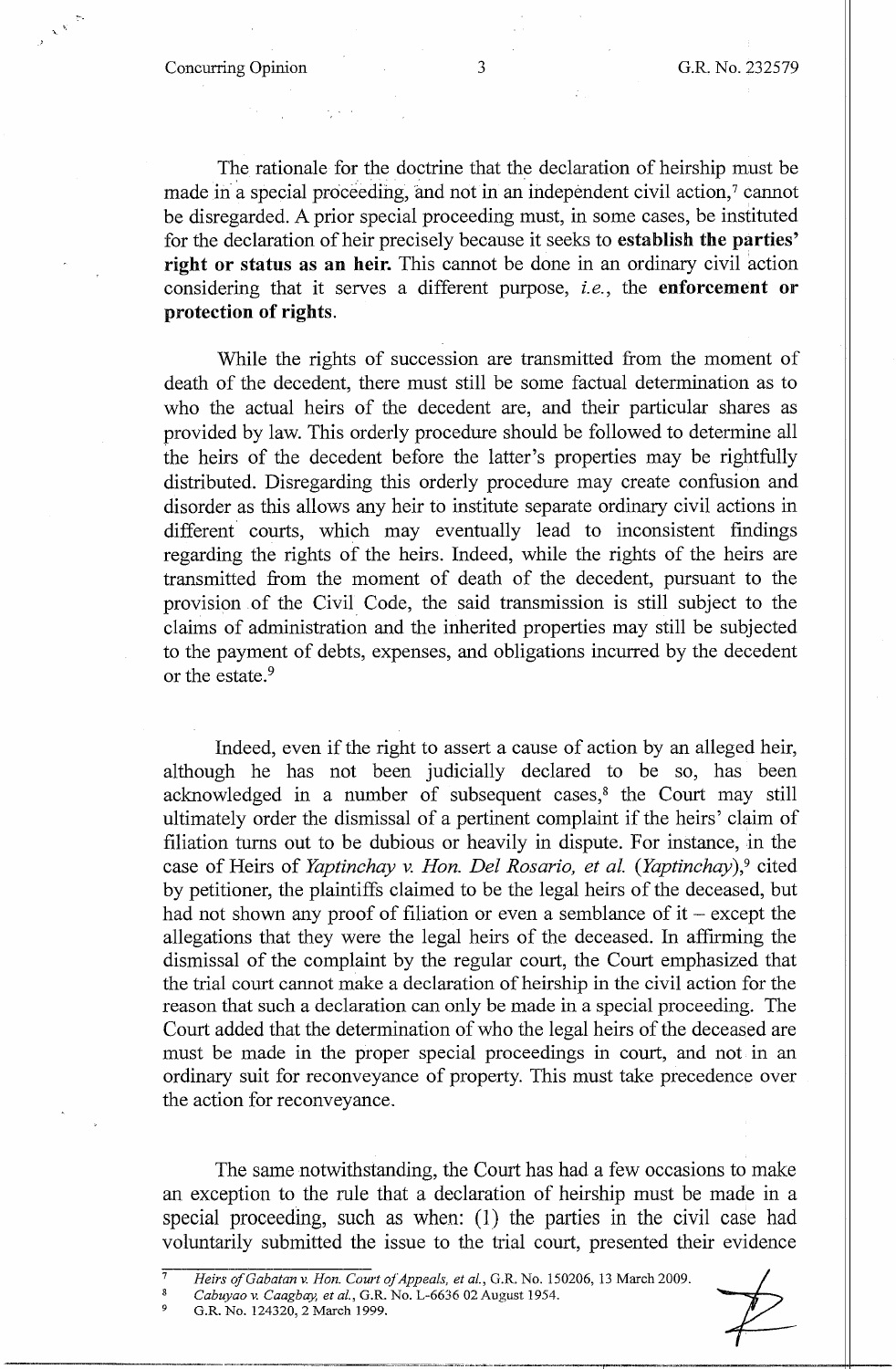## Concurring Opinion 4 G.R. No. 232579

regarding the issue of heirship, and the RTC had consequently rendered judgment thereon; or (2) when a special proceeding had been instituted, but had been finally closed and terminated; hence, it cannot be re-opened.

In the case of *Portugal v. Portugal-Beltran,* 10 the Court allowed the proceeding for annulment of title to determine the status of the party therein as heirs even without a separate action for declaration of heirship, *viz*:

It appearing, however, that in the present aase the only property of the intestate estate of Portugal is the Caloocan parcel of land, to still subject it, under the circumstances of the case, to a special proceeding which could be long, hence, not expeditious, just to establish the status of petitioners as heirs is not only impractical; it is burdensome to the estate with the costs and expenses of an administration proceeding. And it is superfluous in light of the fact that the parties to the civil case  $-$  subject of the present case, could and had. already in fact presented evidence before the trial court which assumed jurisdiction over the case upon the issues it defined during pre-trial.

In fine, under the circumstances of the present case, there being no compelling reason to still subject Portugal's estate to administration proceedings since a determination of petitioners' status as heirs could be achieved in the civil case filed by petitioners *(Vide Pereira v. Court of Appeals,* 174 SCRA 154 [1989]; Intestate Estate of Mercado v. Magtibay, 96 Phil. 383 [1955]), the trial court should proceed to evaluate the evidence presented by the parties during the trial and render a decision thereon upon the issues it defined during pre-trial  $x \times x$ 

In the same vein, the Court allowed the exception to be applied in *Rebusquillo v. Sps. Gualvez, et al.*<sup>11</sup>:

Similar *to* Portugal, in the present case, there appears to be only one parcel· of land being claimed by the contending parties as the inheritance from Eulalia. It would be more practical, as Portugal teaches, to dispense with a separate special proceeding for the determination of the status of petitioner Avelina as sole heir of Eulalio, especially in light of the fact that respondents spouses Gualvez admitted in court that they knew for a fact that petitioner Avelina was not the sole heir of Eulalia and that petitioner Salvador was one of the other living heirs with rights over the subject land. As confirmed by the RTC in its Decision, respondents have stipulated and have thereby admitted the veracity of the following facts during the pre-trial  $x \times x \times x$ 

Also, in *Heirs of Basbas v. Basbas,* 12 an ordinary civil action for annulment of title and reconveyance with damages was instituted by the petitioners, who were among the heirs of Severo Basbas. They alleged that therein respondents fraudulently executed an extrajudicial settlement of estate without including all the heirs so as to acquire and register the parcel of land of the decedent for themselves. The trial court granted the ordinary civil action based on its findings that respondents failed to include all the

10 G.R. No. 155555, 504 Phil. 456 (2005).

II G.R. No. 204029, 04 June 2014.

<sup>12</sup>  G.R. No. 188773, 742 Phil. 658 (2014).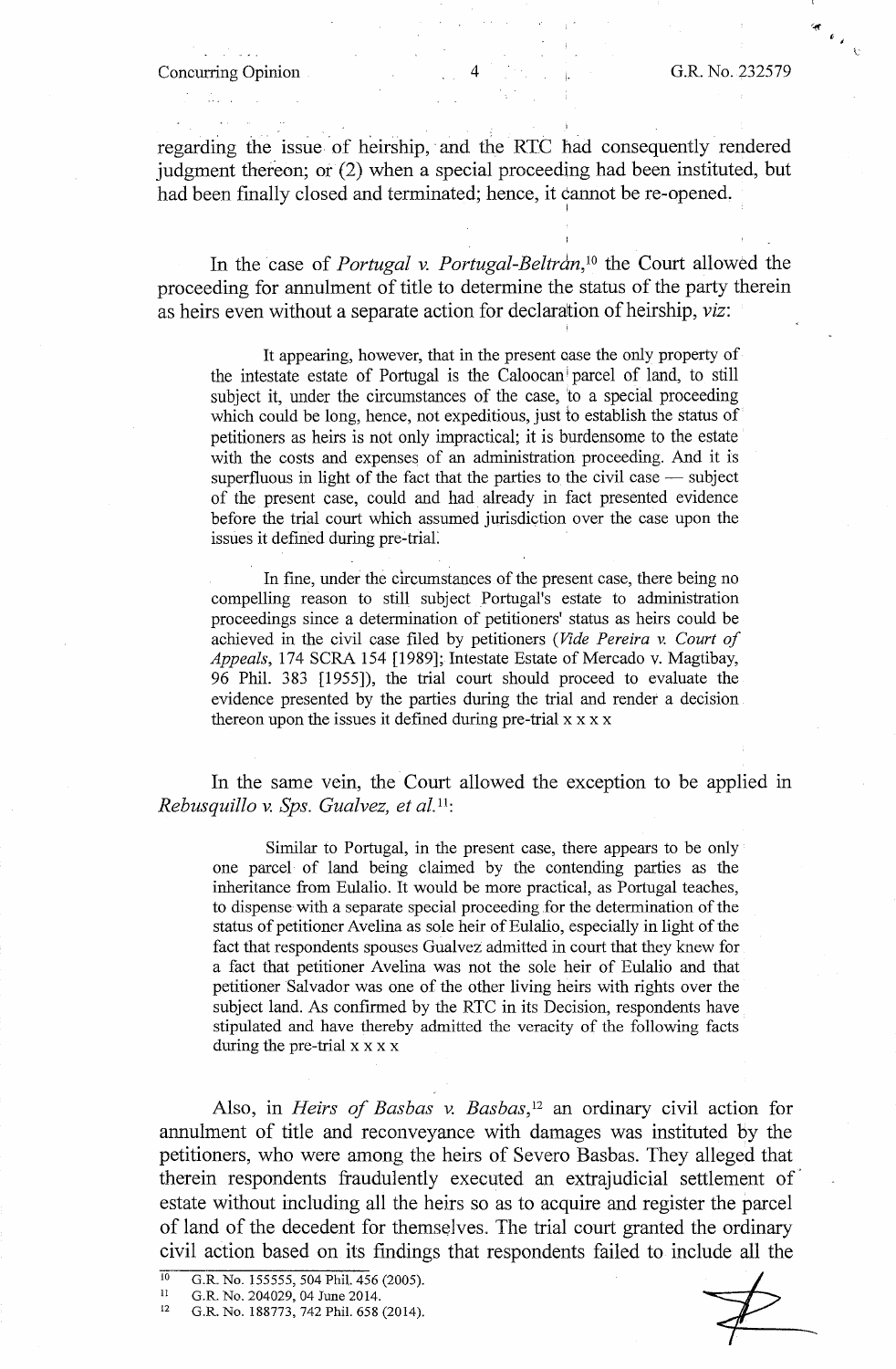Concurring Opinion 5 G.R. No. 232579

heirs in the extrajudicial settlement. However, the CA reversed the trial court; and ruled that the determination of filiation or heirship is only made in a special proceeding before a probate court. Upon appeal, the Court reinstated the findings of the trial court, holding that **a separate special proceeding for declaration of heirship is no longer necessary in view** of **the uncontroverted evidence presented during trial in the ordinary civil action that the petitioners are the heirs of the decedent.** The issue of heirship having been established, a special proceeding for such purpose would be superfluous.

More recently, in *Heirs of Fabillar v. Paller*<sup>13</sup> the Court applied the exception stated in *Heirs of Ypon v. Ricaforte (Ypon*)<sup>14</sup> and ruled that a special proceeding for declaration of heirship was not necessary in said case, considering the parties had voluntarily submitted the issue of heirship before the trial court. The Court recognized that recourse to administration proceedings to determine the heirs is sanctioned only if there are good and compelling reasons; otherwise, the special proceeding may be dispensed with for the sake of practicality.

It should be stressed, however, that regular courts were allowed to dispose the issue of hejrship in those cases only in the interest of justice, pragmatism, and expediency in view of the existence of the peculiar circumstances therein. l find analogous here is the situation in a testate or intestate proceedings where the question of ownership or title to the property generally cannot be passed upon by the special court **unless** there be compelling reason to do so. The Court was faced with such compelling reason in the case of *Coca* v. *Borromeo,* 15 and disposed the issue with a practical approach, thus:

The appellant contend that the lower court, as a probate court, has no jurisdiction to decide the ownership of the twelve-hectare portion of Lot No. 1112. On the other hand, the appellees or the heirs of Francisco Pangilinan counter that the lower court did not decide the ownership of the twelve hectares when it ordered their exclusion from the project of partition. So, the problem is how the title to the twelve hectares should be decided, whether in a separate action or in the intestate proceeding.

It should be clarified that whether a particular matter should be resolved by the Court of First Instance in the exercise of its general jurisdiction or of its limited probate jurisdiction is in reality not a jurisdictional question. In essence, it is a procedural question involving a mode of practice 'which may be waived' *(Cunanan vs. Amparo,* 80 Phil. 227, 232. Cf. Reyes vs. Diaz, 73 Phil. 484 re jurisdiction over the issue).

As a general rule, the question as to title to property should not be passed upon in the estate or intestate proceeding. That question should be ventilated in a separate action. *(Lachenal vs. Salas,* L-42257, June 14, 1976, 71 SCRA 262, 266). That general rule has qualifications or exceptions justified by expediency and convenience.

Thus, the probate court may provisionally pass upon in an

15 G .R. No. L-29545 and G .R. No, L-27082, 31 January 1978.

<sup>13</sup>  G.R. No. 231459, 21 January 2019.

<sup>14</sup>  G.R No. 198680, 08 July 2013.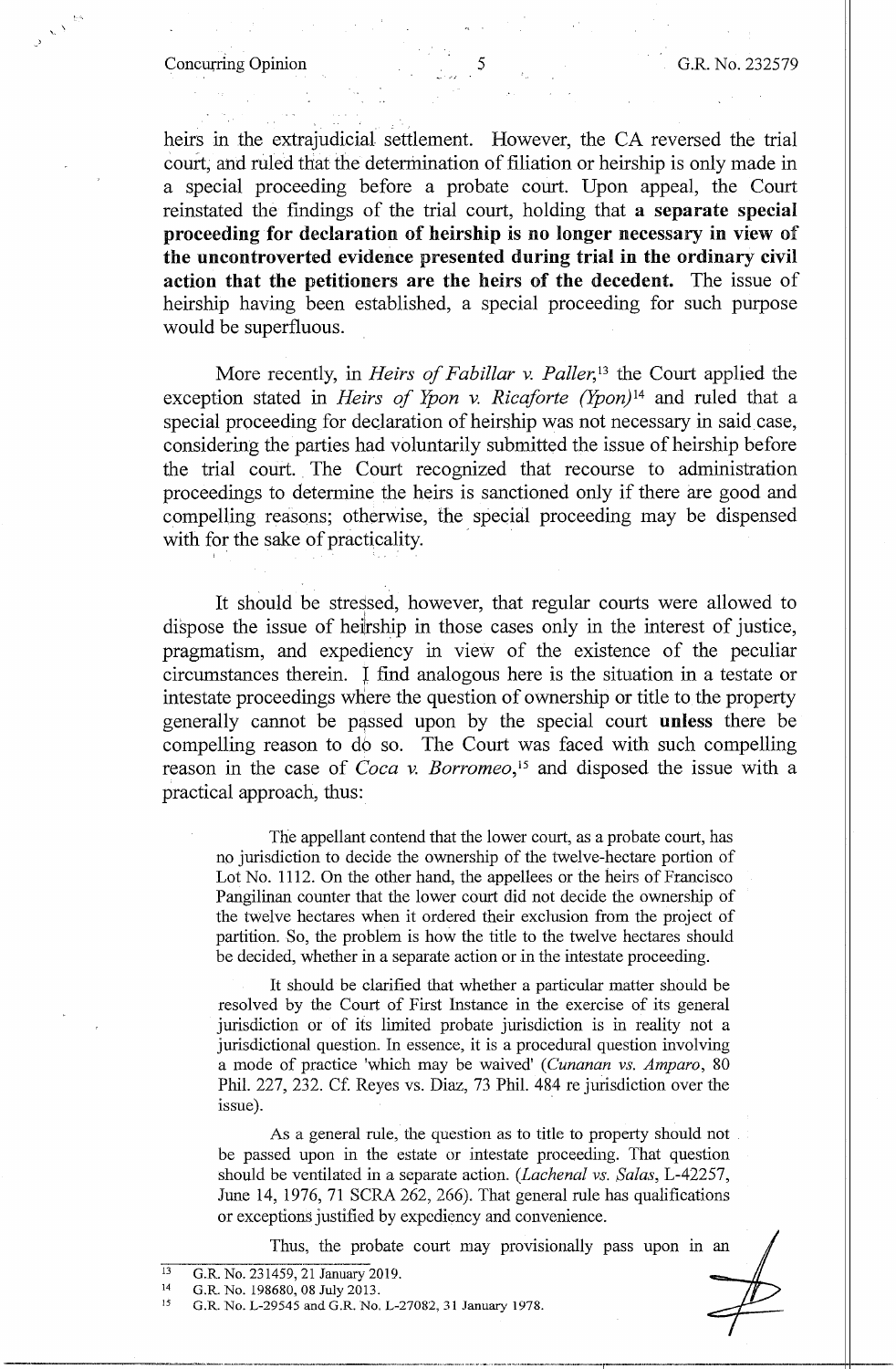- \_ I'

## Concurring Opinion 6 G.R. No. 232579

intestate or testate proceeding the question of inclusion in, or exclusion from, the inventory of a piece of property without prejudice to its final determination in a separate action Lachenal vs. Salas, supra).

Although generally, a probate court may not decide a question of title or ownership, yet if the interested parties are all heirs or the question is one of collation or advancement, or the parties consent to the assumptidn of jurisdiction by the probate court and the rights of 'third parties are not impaired, then the probate court is competent to decide the question of ownership *(Pascual vs. Pascual,* 73 Phil. 561; *Alvarez vs. Espiritu,* L-18833, August 14, 1965, 14 SCRA 892; *Cunanan vs. Amparo,* supra; 3 Morans Comments on the Rules of Court, 1970 Ed., p. 4731).

We hold that the instant case may be treated as an exception to the general rule that questions of title should be ventilated in a separate action.

Here, the probate court had already received evidence on the ownership of the twelve-hectare portion during the hearing of the motion for its exclusion from title inventory The Only interested parties are the heirs who have all appeared in the intestate proceeding.

As pointed out by the appellees, they belong to the poor stratum of society. They should not be forced to incur additional expenses (such as filing fees) by bringing a separate action to determine the ownership of the twelve-hectare portion.

With all the foregoing being said, the varying rulings on the matter should now be reconciled, harmonized, and clarified to avoid further confusions and disagreements. There should be no question by now that absent an exceptional reason to do so, it would be an excess of **jurisdiction for the regular court to nonchalantly thresh out the issue of heirship in an ordinary civil action.** 

The purpose of an ordinary civil action is the enforcement or protection of a right, or the prevention or redress of a wrong.<sup>16</sup> The ultimate aim of such ordinary civil action is only to recover the ownership and possession of the property of the decedent, for the benefit of the estate and subsequent distribution thereof in accordance with law, or to declare the nullity of deeds, instruments and conveyances. Since the regular court's authority is confined only to the resolution of the rights and liabilities of the parties, it can only declare who the rightful owner is, not who the heirs are. As Justice Marvic Leonen fittingly expressed, the mere fact that one is declared the rightful owner by the regular court does not necessarily come with it the declaration of heirship, the same being proper only in a special proceeding. <sup>17</sup>

To be sure, **a regular court must refrain from delving into the. issue**  of **heirship for any purpose other** than to **determine the legal standing** of the **putative** heirs **to file** the **civil** action, **and the result of which should** 

<sup>16</sup>*See Reyes* v. *Enriquez,* G.R. No. 162956, 10 April 2008. 17 J. Leonen's Reflection, p. 8.